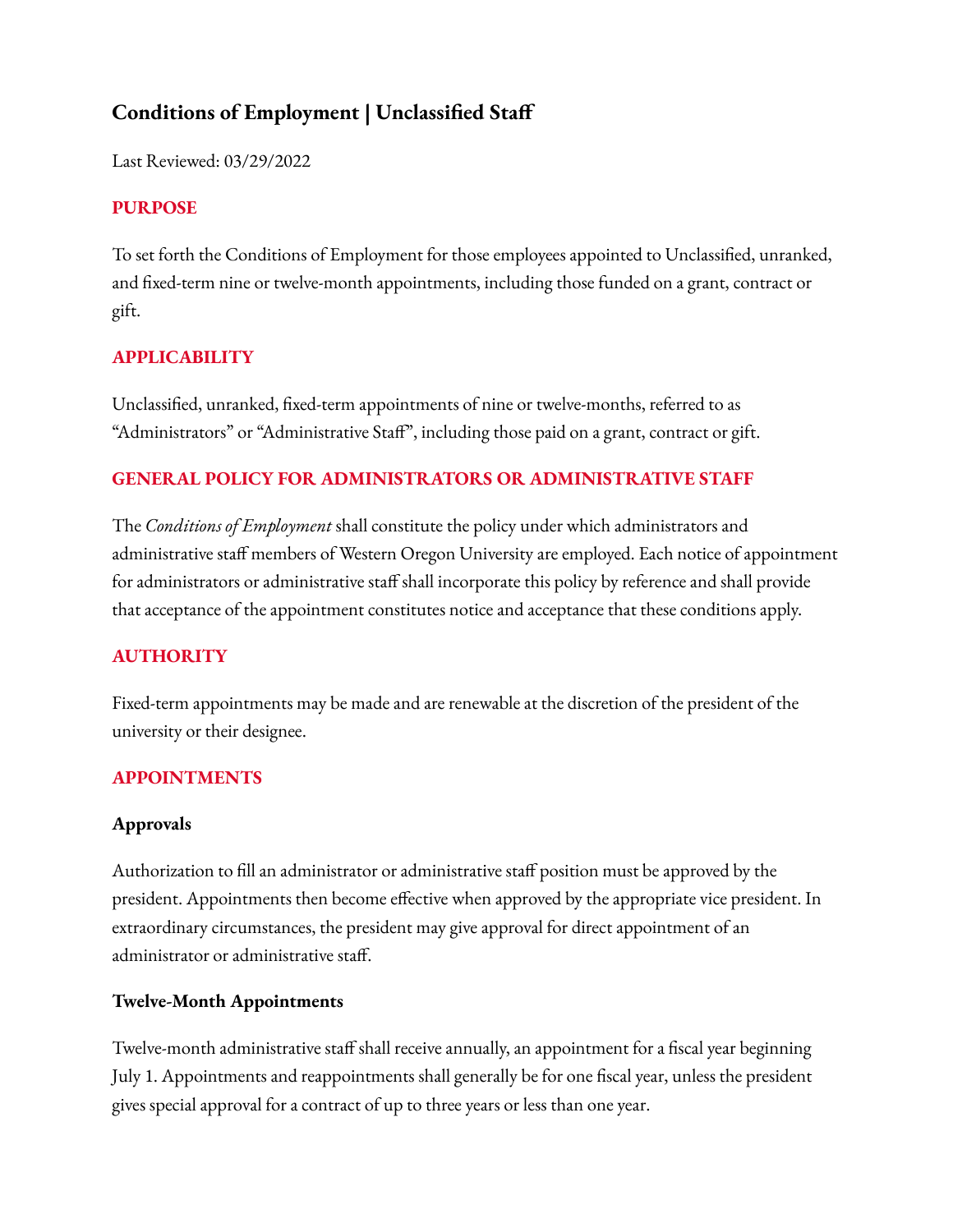#### **Nine-Month (Academic Year) Appointments**

Nine-month administrative staff shall receive annually, an appointment for an academic year, usually nine-months, but may be extended beyond the nine-months. Appointments and reappointments shall generally be for one nine-month period, or a portion thereof, unless the president gives special approval for a contract of up to three years or less than nine-months.

#### **Appointments Dependent On Grant, Gifts or Contracts**

Appointments which are dependent for continuation on funding from a specific source other than state appropriations shall so state in the notice of appointment and may terminate when the funding is no longer available.

#### **Dual Appointments**

Unclassified, unranked administrators or administrative staff members may hold dual appointments (i.e. employment as an administrator and simultaneous employment as a faculty member). The appointment that is controlling will be identified in writing at the time of employment. Each appointment will be governed by the applicable set of conditions of employment specific to the type of position (i.e. teaching faculty, etc.).

#### **COMPENSATION**

#### **Salaries**

The president, vice presidents and directors set the salaries for the administrators and administrative staff. Cost-of-living and merit increase when available will be allocated by the president in consultation with the vice presidents and within the limitation of available funds.

#### **Outside Activities and Supplementary Compensation**

Policies governing outside activities and supplementary compensation are administered by the university. These policies can be found in the Western Oregon University Staff Handbook, Western Oregon University Website under Policies; the Oregon University System Website and Oregon Administrative Rules.

### **EMPLOYEE RELATED BENEFITS**

#### **Fringe Benefits**

Certain fringe benefits are made available to all state employees and are subject to change by the legislature, such as medical, dental and retirement benefits. Changes to such benefits will be made by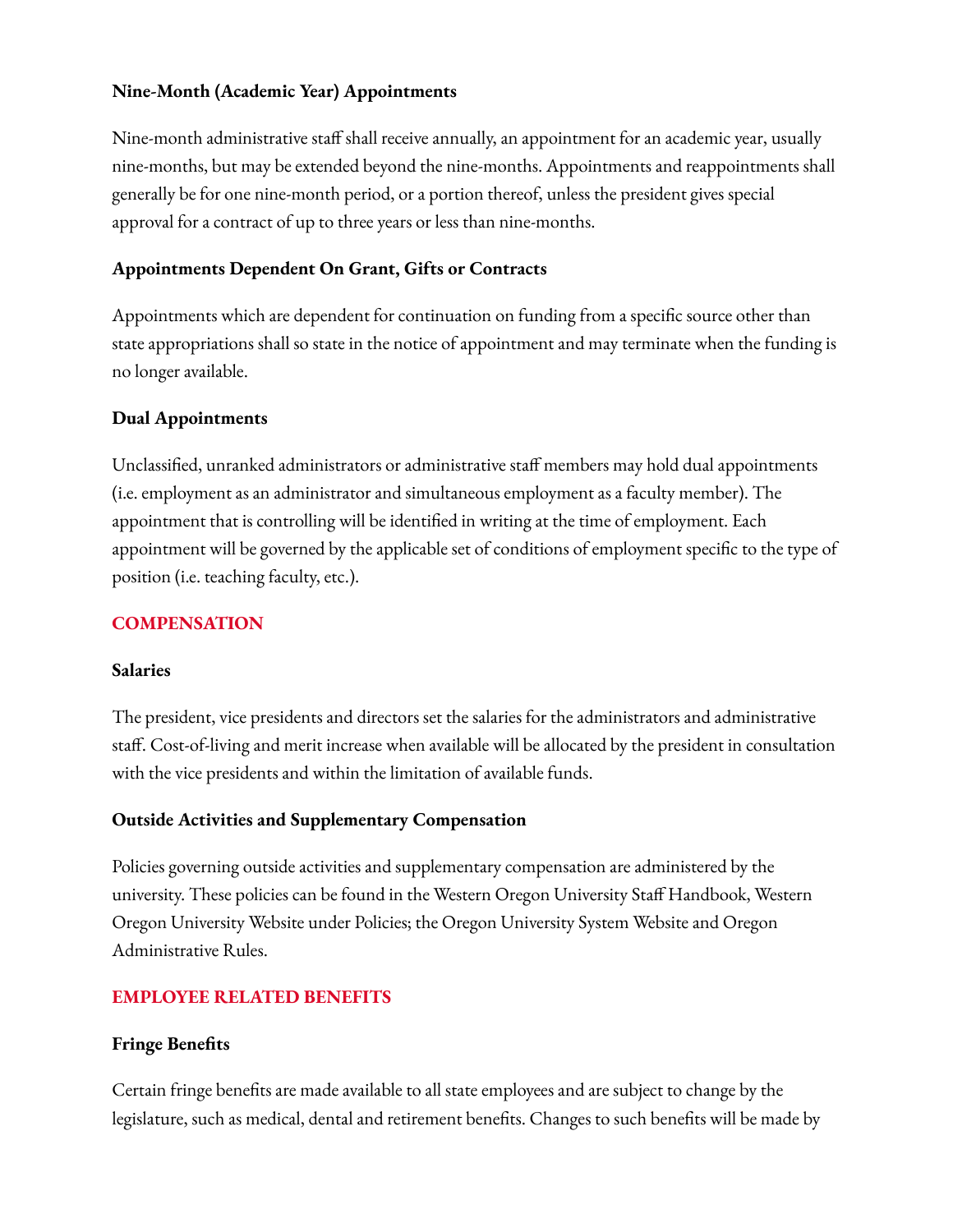the governor and legislature and normally to be effective at the start of the succeeding appointment period or as dictated by policy. Additional benefits may be added to be effective as determined by the legislature, the Board of Higher Education, Oregon Public Universities and/or university president.

### **Vacation Leave**

Nine-month positions, including those with extensions are not eligible to accrue vacation.

Twelve-month positions and those on grants, contract, or gift are eligible to accrue 15 hours of vacation per month, prorated based on FTE.

Eligible employees may request a cash-out up to forty (40) hours of vacation leave each year. The employee will submit the appropriate university form by the last working day of December each year requesting the cash-out. The cash-out will be paid to the employee on their January paycheck. The employee must have a minimum of eighty (80) hours of accrued vacation leave remaining after the cash-out.

Vacation payouts are funded based on how the vacation was accrued, unless otherwise specified by the University. If vacation was accrued from a grant, contract, or gift, the payout will come from the same source unless disallowed by the funder. If disallowed, indirect funds recovered within the employee's unit may be used to fund the vacation payout.

#### **Sick Leave**

Nine and twelve-month positions are eligible to accrue eight hours of sick leave per month, prorated based on FTE. Sick leave is non-compensable (not eligible to be paid out).

#### **Bereavement Leave**

Unclassified employees shall be eligible for a maximum of four (4) work days of paid bereavement leave within the two weeks provided under Oregon Family Medical Leave (OFLA), prorated for part time employees. The employee may use their own accrued paid leave for the remainder of the two weeks provided under OFLA.

Bereavement Leave under OFLA (but not FMLA) which is protected unpaid leave to make funeral arrangements, attend the funeral or to grieve a family member who has passed away. This leave is limited to two weeks and must be completed within 60 days of the date when the employee learned of the death. Bereavement leave will count toward the total amount of OFLA eligible leave.

### **DUTIES AND RESPONSIBILITIES**

#### **Assignment of Duties**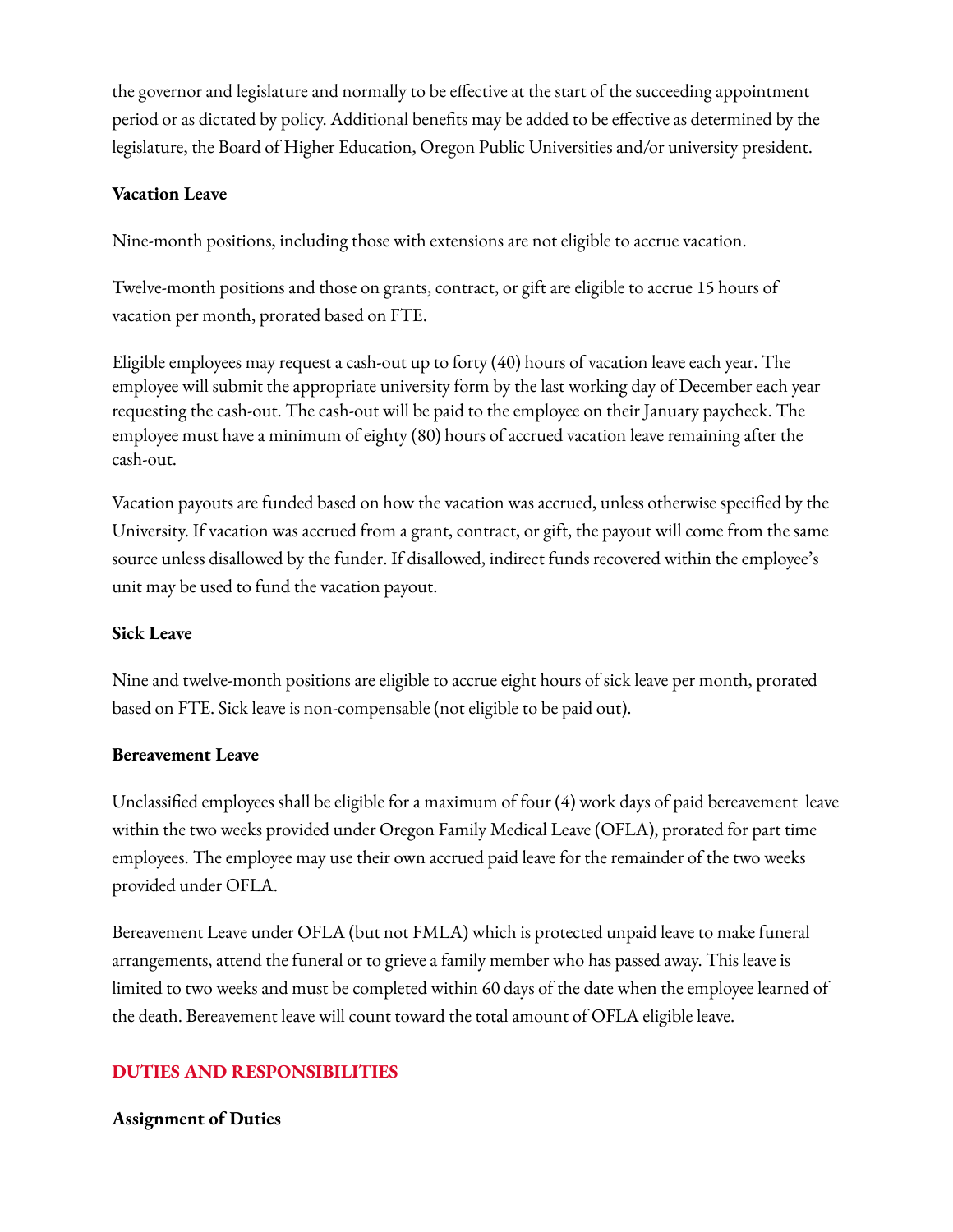Duties and responsibilities of an administrator or administrative staff member shall consist of those assigned by the appropriate vice president and/or relevant supervisor. All duties and responsibilities shall be carried out under the direction of the relevant supervisor, who may alter or amend assigned duties at any time.

#### **Unpaid Furlough/Reduction in FTE/Salary Reduction**

Administrators or administrative staff may be required to take unpaid furlough, a reduction in FTE (full-time equivalent), or a reduction in salary during their contract period. The president, appropriate vice president and relevant supervisor will determine, because of significant financial or budget considerations, the necessity to implement a furlough, reduction in FTE, or reduction in salary process. Thirty-day notice will be given prior to the first day of implementation.

#### **Service**

Unclassified staff who wish to engage in service must seek permission from their supervisor. Unclassified staff who are funded entirely from a grant or contract are not permitted to provide service to the university outside of the scope of activities specified in the grant or contract. These staff who wish to engage in service outside of their grant or contract must seek permission from their supervisor to determine if they may adjust the percent of time on the grant or contract to accommodate the time devoted to the additional service to the university.

#### **Evaluation**

Performance of assigned duties by administrators or administrative staff shall be subject to annual evaluations by the appropriate vice president and/or relevant supervisor, and performance shall be considered in decisions relating to compensation, retention or termination, or a decision not to reappoint.

### **REAPPOINTMENT**

#### **Continued Employment**

The awarding of an administrative appointment carries no university commitment to continued appointment beyond the stipulated contract period.

#### **Notification of Renewal or Non-renewal**

Administrators and administrative staff shall be given a 90-day written notification of renewal or non-renewal of his/her appointment.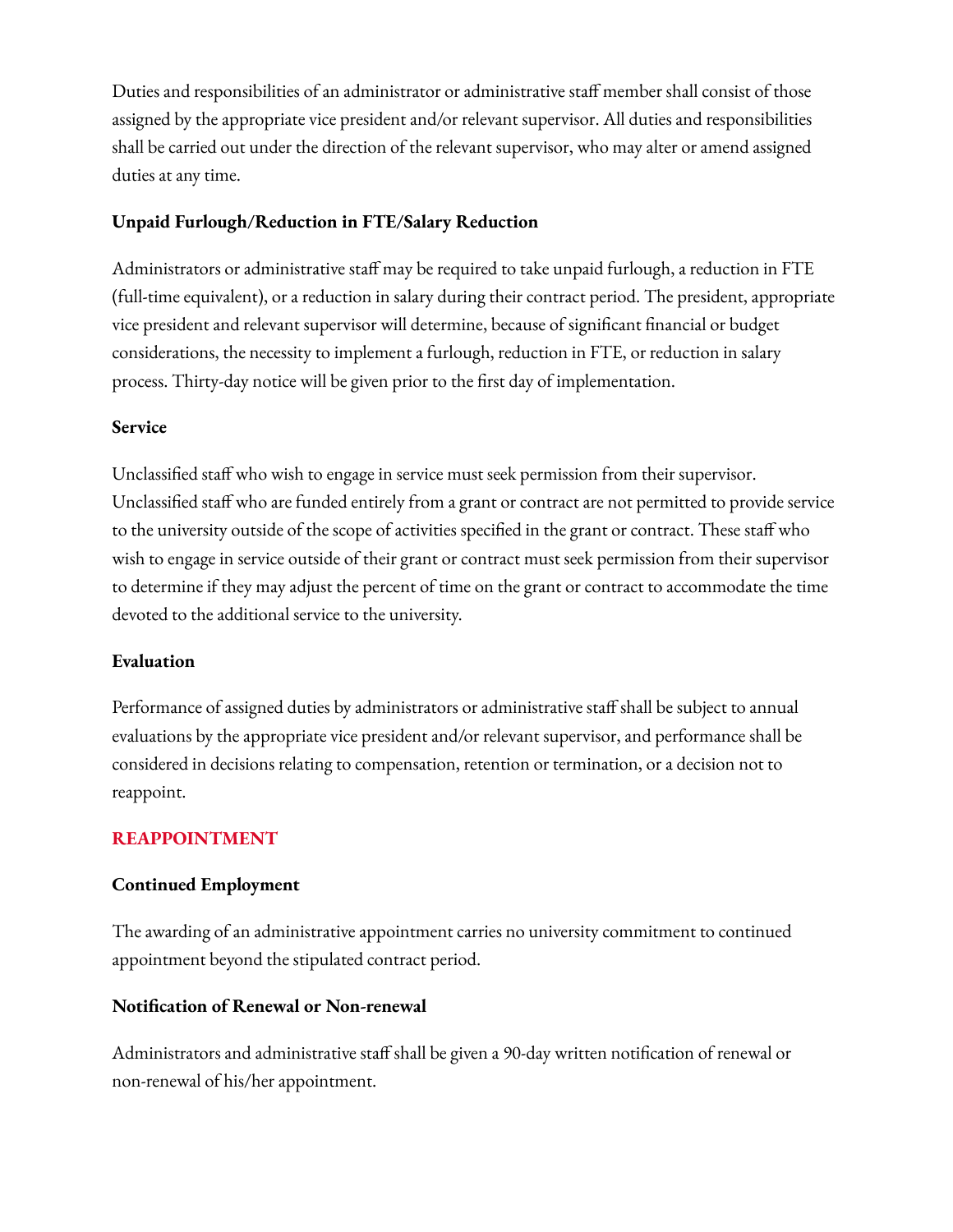Providing notification of non-renewal less than 90-days prior to the end date of the current appointment will not result in automatic renewal of appointment. If notice of non-renewal is given less than 90-days prior to the end of an administrative staff member's current appointment period, the staff member shall be entitled to continuation of salary for 90-days from the date of notification under the conditions specified in the following paragraph.

During the period between notifying an administrator of non-renewal and the end of the appointment period, the administrative staff member may:

- continue to work in the current position
- be assigned to work in another position (any such reassignment must be approved by the responsible vice president)
- voluntarily resign in lieu of non-renewal

In addition, the administrator or administrative staff member will be given a flexible work schedule as needed for a job search.

The administrative staff member is not entitled to a hearing upon a decision of non-renewal. An administrative staff member whose appointment is not renewed shall not be entitled to a statement of reasons for that action.

### **TERMINATION**

### **Reasons for Termination During the Appointment Period**

### *Not for Cause*

Administrators or administrative staff may be removed by the president only for financial exigency (university-wide); retrenchment (university-wide); or significant organizational restructuring (department/unit), which is determined by the president, appropriate vice president and relevant supervisor to be necessary because of significant financial or budget considerations that must be addressed immediately. An administrator or administrative staff member who is released not for cause before the end of their appointment period will receive a written notice of not less than 90-days. The decision will be final and cannot be grieved.

#### *For Cause*

Reasons for dismissal may include, but are not limited to, incompetence or dishonesty in professional activities, and neglect of properly assigned duties. Employees terminated for cause have access to the grievance procedure.